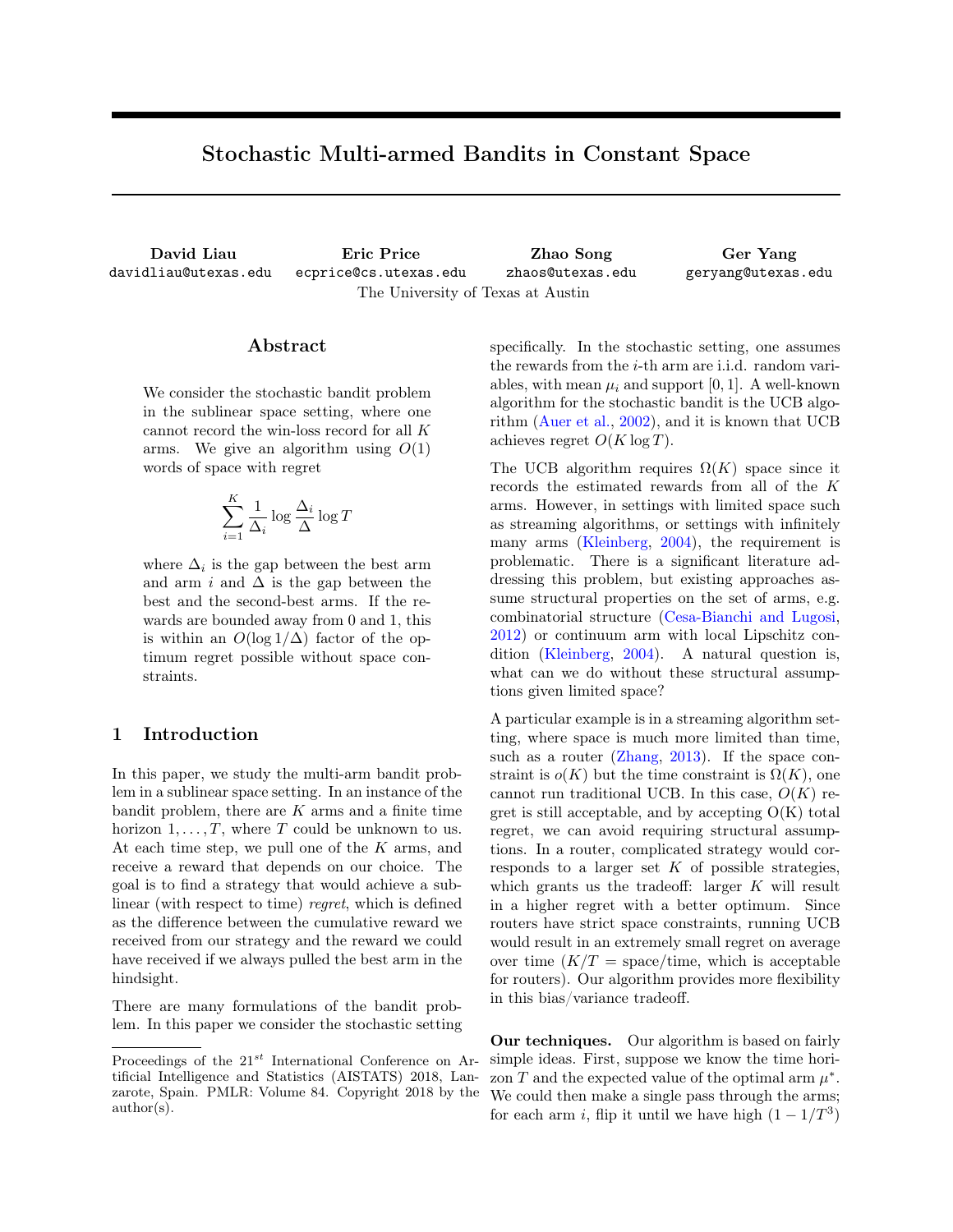confidence that  $\Delta_i = \mu^* - \mu_i > 0$ , where  $\mu_i$  is the expected value of arm i. Once this happens, move to the next arm. This will flip each arm  $O(\frac{\log T}{\Delta_i^2})$  times, inducing regret  $O(\frac{\log T}{\Delta_i^2} \cdot \Delta_i)$  from this arm. The total regret will then be  $O(\sum_{i \neq i^*} \frac{\log T}{\Delta_i})$ , which is ideal, with only constant space required. The problem is that we don't know T or  $\mu^*$ . Not knowing T isn't a big deal – we can partition the time horizon into  $\log \log T$  scales, and the last  $\log T$  term will domi-nate [\(Auer and Ortner,](#page-8-4) [2010\)](#page-8-4) – but not knowing  $\mu^*$ is a serious problem.

We solve this problem by iteratively refining upper and lower bounds  $\mu_{LB}$  and  $\mu_{UB}$  on  $\mu^*$ . In each pass through the data, we get new estimates that are half as far from each other. After  $O(\log(1/\Delta))$ passes, where  $\Delta = \min_{i:\Delta_i>0} \Delta_i$  is the minimal gap between the optimal and the suboptimal arms, only the best arm  $i^*$  will remain in the interval. This gives an algorithm that loses at most an  $O(\log(1/\Delta))$  factor in the regret. In some cases, the loss is significantly smaller. Therefore, we can obtain the following result that improves the  $O(\log(1/\Delta))$  factor into a  $O(\log(\Delta_i/\Delta))$  factor,

<span id="page-1-0"></span>Theorem 1.1. Given a stochastic bandit instance with K arms and their expected values  $\mu_1, \cdots, \mu_k \in$ [0, 1]. Let  $\mu_* = \max_{i \in [K]} \mu_i$ ,  $\Delta_i = \mu_* - \mu_i$ , and  $\Delta = \min_{i:\Delta_i>0}\Delta_i$ . For any  $T>0$ , there exists an algorithm that uses  $O(1)$  words of space and achieves regret

$$
O\left(\sum_{i:\Delta_i>0}\frac{1}{\Delta_i}\log\frac{\Delta_i}{\Delta}\log T\right).
$$

Recall that the well-known UCB algorithm gives regret  $O(\sum_{i:\Delta_i>0} \frac{\log T}{\Delta_i})$ . Our algorithm is always within a  $\log(\Delta_i/\Delta)$  factor of its space-unlimited version. In certain situations, we can do slightly better by refining our estimate of  $\mu^*$  by more than a constant factor in each iteration. This gives us the following result

<span id="page-1-2"></span>Theorem 1.2. Under the same setting as Theo-rem [1.1,](#page-1-0) for any  $\gamma > 0$ , there exists an algorithm that uses  $O(1)$  words of space and achieves regret

$$
O\left(\sum_{i:\Delta_i>0}\frac{1}{\Delta_i}\left(\log^{\gamma}\frac{1}{\Delta_i}+\frac{\log(\Delta_i/\Delta)}{\gamma\log\log(\Delta_i/\Delta)}\right)\log(T)\right).
$$

In particular, if we set  $\gamma = 1/2$ , we can find that this algorithm is always within an  $O\left(\frac{\log(1/\Delta)}{\log \log(1/\Delta)}\right)$  factor of the space-unlimited UCB algorithm.

The paper is presented in the following manner. Section [2](#page-1-1) reviews the related work. Section [3](#page-2-0) provides detailed preliminaries of problem formulation and the background needed for our result. Section [4](#page-2-1) and [5](#page-5-0) contains the algorithm that gives the result (I) and (II) of Theorem [1.1](#page-1-0) with known time horizon T, respectively. Section [6](#page-7-0) demonstrates how to extend the algorithms to the case with unknown time horizon. The full version is available at <https://arxiv.org/pdf/1712.09007>.

### <span id="page-1-1"></span>2 Related Works

For stochastic bandits, the seminal work by [Lai](#page-8-5) [and Robbins](#page-8-5) [\(1985\)](#page-8-5) demonstrated the idea of using the confidence intervals to solve the problem, and it showed that the lower bound of the regret is  $\Omega(\sum \frac{\Delta_i \log T}{KL(\mu_i, \mu_*)})$ . The UCB algorithm, which is a simple solution to stochastic bandits, was analyzed in [Auer et al.](#page-8-0) [\(2002\)](#page-8-0). The UCB algorithm is based on Hoeffding's inequality, which is optimal when  $KL(\mu_i, \mu_*) \approx \Delta_i^2$ . In certain situations this can be improved using different types of concentration inequalities; for example, [Audibert et al.](#page-8-6) [\(2009\)](#page-8-6) used Bernstein's inequality to derive an algorithm with regret depending on the second moments. Later, [Garivier and Cappé](#page-8-7) [\(2011\)](#page-8-7) and [Maillard et al.](#page-8-8) [\(2011\)](#page-8-8) independently proposed the KL-UCB algorithm that matches the lower bound. We refer to the reader the comprehensive survey by [Bubeck and Cesa-Bianchi](#page-8-9) [\(2012\)](#page-8-9) for general bandit problems.

In addition to regret analysis for online decision making, there is a set of papers that discuss the sample complexity for the pure exploration problem, i.e. how to identify the best arm [\(Mannor and Tsitsiklis,](#page-8-10) [2004;](#page-8-10) [Even-Dar et al.,](#page-8-11) [2002;](#page-8-11) [Jamieson et al.,](#page-8-12) [2014;](#page-8-12) [Karnin et al.,](#page-8-13) [2013;](#page-8-13) [Kaufmann et al.,](#page-8-14) [2015;](#page-8-14) [Even-](#page-8-15)[Dar et al.,](#page-8-15) [2006\)](#page-8-15). Similar algorithms has been used in the regime of online decision making [\(Bui et al.,](#page-8-16) [2011;](#page-8-16) [Auer and Ortner,](#page-8-4) [2010\)](#page-8-4). With the idea of the best arm identification, the explore-then-commit (ETC) policy is designed to first performs some tests to identify the best arm, and then commit to it in the remaining time horizon. The ETC policy is shown to be suboptimal [\(Garivier et al.,](#page-8-17) [2016\)](#page-8-17) but simplifies the analysis. In particular, our algorithm is based on the framework by [Auer and Ortner](#page-8-4) [\(2010\)](#page-8-4), but our algorithm takes only  $O(1)$  space while the method by [Auer and Ortner](#page-8-4)  $(2010)$  takes  $O(K)$  space.

Moreover, there is a small set of papers that integrates the sketching techniques from streaming and online learning [\(Hazan and Seshadhri,](#page-8-18) [2009;](#page-8-18) [Luo](#page-8-19) [et al.,](#page-8-19) [2016\)](#page-8-19). [Hazan and Seshadhri](#page-8-18) [\(2009\)](#page-8-18) considered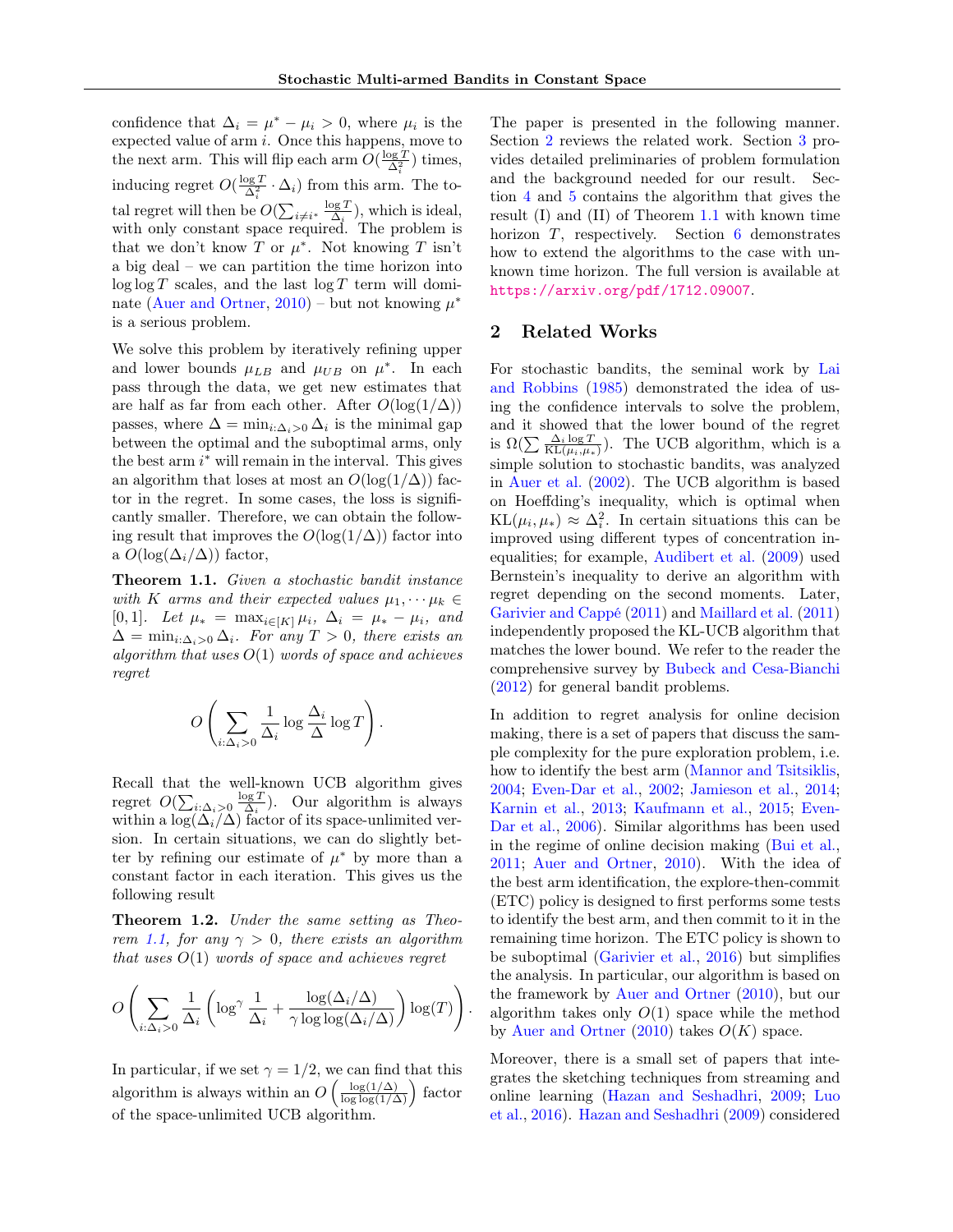the problem of minimizing  $\alpha$ -exp-concave losses, and the regret is required to be  $O(\log T)$  uniformly over time. They used the idea from streaming to keep a small active set of experts. [Luo et al.](#page-8-19) [\(2016\)](#page-8-19) considered the online convex optimization problem, and they used the ideas of sketching to reduce the efficiency for computing online Newton steps, however, the complexity is still  $\Omega(K)$ .

# <span id="page-2-0"></span>3 Preliminary

**Notations** For any positive integer n, we use  $[n]$  to denote the set  $\{1, 2, \dots, n\}$ . For random variable X, let  $\mathbb{E}[X]$  denote its expectation of X (If this quantity exists). In addition to  $O(\cdot)$  notation, for two functions f, g, we use the shorthand  $f \lesssim g$  (resp.  $\gtrsim$ ) to indicate that  $f \leq Cg$  (resp.  $\geq$ ) for an absolute constant C. We use  $f \approx g$  to mean  $cf \leq g \leq Cf$  for constants  $c, C$ .

We measure space in words using the word RAM model, so that the input values (such as K, T, and rewards) and variables can each be expressed in  $O(1)$ word of space in  $O(\log(KT))$  bits. For more details of word RAM model, we refer the readers to [Aho](#page-8-20) [et al.](#page-8-20) [\(1974\)](#page-8-20); [Cormen et al.](#page-8-21) [\(2009\)](#page-8-21).

#### 3.1 Problem Formulations

Definition 3.1. For a multi-armed bandit problem, there are K arms in total, and a finite time horizon 1, 2, ..., T. At each time step  $t \in [T]$ , the player has to choose an arm  $I_t \in [K]$  to play, and receives a reward  $X_{i,t}$  associate to that arm. Without loss of generality, assume that for each arm  $i \in [K]$  and each time step  $t \in [T]$ ,  $X_{i,t} \in [0,1]$ . We denote the arm that player chooses at time t as  $I_t$ . The goal of the player is to maximize the total reward he is getting. We will measure the performance of an algorithm via its regret, which is defined as the difference between the best reward in the hindsight and the reward received with the algorithm:

$$
\Psi_T = \max_{i \in [K]} \left( \sum_{t=1}^T X_{i,t} - \sum_{t=1}^T X_{I_t,t} \right).
$$

In this paper, we consider the stochastic setting, where we assume the rewards are coming from some stochastic processes.

Definition 3.2. In a stochastic bandit, we assume each arm  $i \in [K]$  is associated with a distribution  $\mathcal{D}_i$ over [0, 1], with mean  $\mu_i$ . The reward  $X_{i,t}$  at time  $t \in [T]$  is drawn from  $\mathcal{D}_i$  independently.

For stochastic bandits, instead of using the regret defined above, we will consider the pseudo regret:

$$
\overline{\Psi}_T = \max_{i \in [K]} \left( \mathbb{E} \left[ \sum_{t=1}^T X_{i,t} \right] - \mathbb{E} \left[ \sum_{t=1}^T X_{I_t,t} \right] \right).
$$

We can rewrite the pseudo regret using Wald's identity:

$$
\overline{\Psi}_T = \max_{i \in [K]} \left( \sum_{j=1}^K \mathbb{E} \left[ N_{j,T} \Delta_{ij} \right] \right), \tag{1}
$$

where  $N_{j,T}$  is the number of times arm j is chosen up to time T, and we define  $\Delta_{ij} = \mu_i - \mu_j$  to be the gap between the means of arm  $i$  and arm  $j$ . We use  $\mu_*$  to denote the mean reward for the arm with the highest mean, i.e.,  $\mu_* = \max_{i \in [K]} \mu_i$ .

#### 3.2 Concentration Inequalities

In this paper, for simplicity, we will use Chernoff-Hoeffding inequality to analyze the concentration behavior for random variables with bounded support.

**Fact 3.3** (Chernoff-Hoeffding Bound). Let  $x_1, x_2,$  $\ldots$ ,  $x_n$  be *i.i.d.* random variables in [0, 1]. Let X =  $\frac{1}{n}\sum_{i=1}^{n}x_i$ . Then for any  $\epsilon > 0$ ,

$$
\Pr\left[|X - \mathbb{E}[X]\right] > \epsilon \le 2e^{-2n\epsilon^2}.
$$

#### <span id="page-2-1"></span>4 UCBConstSpace with known T

The original UCB-1 algorithm [\(Auer et al.,](#page-8-0) [2002\)](#page-8-0) needs  $O(K)$  space to achieve  $O(\sum_{i:\Delta_i>0} \frac{1}{\Delta_i} \log T)$ regret. In this section, we propose a new algorithm which requires only  $O(1)$  space in exchange for a slightly worse regret.

First, we consider the setting where  $T$  is known. The main result is presented in the following theorem.

<span id="page-2-2"></span>Theorem 4.1. Given a stochastic bandit instance with known T, let  $\Delta_i = \mu_* - \mu_i$ , and let  $\Delta =$  $\min_{i:\Delta_i>0}\Delta_i$ . Then for any  $T>0$ , there exists an algorithm that uses  $O(1)$  words of space and achieves regret

$$
O\left(\sum_{i:\Delta_i>0}\frac{1}{\Delta_i}\log(\Delta_i/\Delta)\log T\right)
$$

.

We present the method in Algorithm [1,](#page-3-0) where we iteratively improve our estimation of  $\Delta$ . More precisely, we scan through the data multiple rounds. In the r-th round, we sample each arm up to some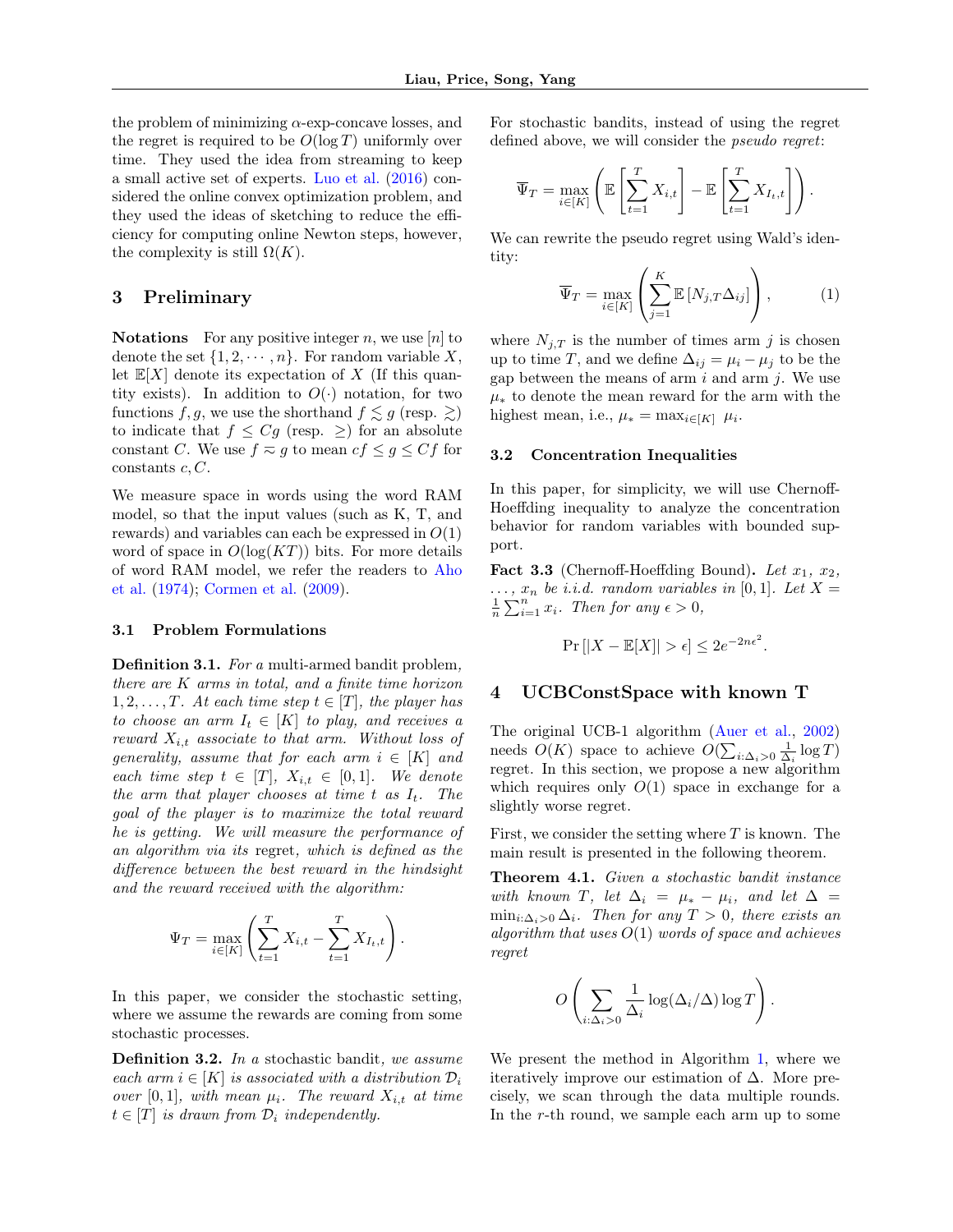<span id="page-3-0"></span>**Algorithm 1** UCB algorithm with constant space and known  $T$  (Theorem [4.1\)](#page-2-2) 1: procedure  $UCBCONSTSPACE(K, T)$ 2: Set  $\delta \leftarrow 1/T^3$ , initialize  $g_1 \leftarrow \frac{1}{2}, t \leftarrow 1$ 3: Exploration Phase: 4: for rounds  $r = 1, 2, \ldots$  do 5:  $a'$ : the best arm in the previous round,  $\overline{\mu}'$ : mean reward for arm  $a'$  in the previous round 6:  $N \leftarrow [2\log(1/\delta)/g_r^2]$ , which is the maximum number of plays for each arm in the current round 7: Initialize  $a, b \leftarrow 0$ , which are the best and the second best arm in this round 8: Initialize  $\overline{\mu}_a, \overline{\mu}_b \leftarrow 0$ , which are the means for arms a and b 9: **for** each arm  $i = 1 \rightarrow K$  do 10: Set  $\overline{\mu} \leftarrow 0$ , which keeps the mean reward for arm i in the current round 11: for  $n = 1 \rightarrow N$  do 12: Pull arm i and receive reward v 13:  $t \leftarrow t + 1$ 14: Update  $\overline{\mu}$  with  $v: \overline{\mu} \leftarrow (\overline{\mu} \cdot (n-1) + v)/n$ 15:  $\qquad \qquad \textbf{if} \ \overline{\mu} + \sqrt{\log(1/\delta)/2n} < \overline{\mu}' - g_{r-1}/2 \ \textbf{then}$ 16: **break**, i.e. we *rule out* arm *i* for the current round 17: end if 18: end for 19: **if**  $\overline{\mu} > \overline{\mu}_a$  then  $b \leftarrow a$ ,  $\overline{\mu}_b \leftarrow \overline{\mu}_a$ ,  $a \leftarrow i$  and  $\overline{\mu}_a \leftarrow \overline{\mu}$   $\triangleright$  Update the best and the 2nd best arms 20: **else if**  $\overline{\mu} > \overline{\mu}_b$  **then**  $b \leftarrow i$  and  $\overline{\mu}_b \leftarrow \overline{\mu}$  $\triangleright$  Update the 2nd best arm 21: end for 22: Stopping Criterion: if  $\overline{\mu}_a - g_r/2 > \overline{\mu}_b + g_r/2$  or  $t > T$  then break 23: Update  $a' = a$  and  $\overline{\mu}' = \overline{\mu}_a$ 24: **Set new precision:**  $g_{r+1} = g_r/2$ 25: end for 26: Exploitation Phase: 27: Pull arm a for the remaining time steps. 28: end procedure

precision  $g_r$ . The desired precision  $g_r$  is halved after each round. In this sampling process, we only keep the information of the best arm and the second best arm seen in the current and the previous round, instead of saving those from all arms. With the information of the best arm and the current precision  $g_r$ , we can refine the upper and lower bound  $\mu_{UB}$ and  $\mu_{LB}$  on  $\mu_*$ . If an arm whose upper confidence value is less than  $\mu_{LB}$ , we can rule it out without continuing to  $g_r$  precision. This process is terminated if we are able to determine the best arm with the rest arms.

We define  $a^{(r)}$  and  $b^{(r)}$  as the best arm and the second best arm stored at the end of the r-th round. Also, we let  $\overline{\mu}_i^{(r)}$  to be the recorded empirical mean at the end of the *r*-th round for arm *i*. Denote  $n_i^{(r)}$ as the total number of pulls of arm  $i$  at the r-th round. Then, we define  $\overline{\mu}_{i,n}^{(r)}$  as the empirical mean  $\overline{\mu}_i$  stored for arm *i* after pulling it for *n* times in round r. Further, we define  $r_{\text{max}}$  as the value of  $r - 1$  at the moment the algorithm exits the loop in Line [22.](#page-3-0)

**Definition 4.2.** For each  $r \in [r_{\text{max}}]$ , define the event  $\xi_r$  to be the event:  $\exists r' \in [r], \exists i \in [K], \exists n \in$  $[n_i^{(r')}]$  such that  $|\overline{\mu}_{i,n}^{(r')} - \mu_i| > \sqrt{\log(1/\delta)/(2n)}$ , i.e., there exists some estimate of  $\overline{\mu}_{i,n}^{(r')}$  that is not within our desired confidence interval up to round r.

Throughout the first part of our analysis, we focus on the case when  $\neg \xi_r$  holds when we are discussing the state of the algorithm at round  $r$ , i.e., all estimates are within our desired confidence interval.

<span id="page-3-1"></span>**Lemma 4.3.** In Algorithm [1,](#page-3-0) at any round  $r \in$  $[r_{\text{max}}]$ , given  $\neg \xi_r$ , the following statements are true: 1.  $n_{a^{(r)}}^{(r)} = \lceil (2 \log(1/\delta)) / g_r^2 \rceil$ , i.e. the claimed optimal arm cannot be ruled out early.

2.  $n_*^{(r)} = \lfloor (2\log(1/\delta))/g_r^2 \rfloor$ , *i.e.* the true optimal arm cannot be ruled out early. 3.  $|\overline{\mu}_{a^{(r)}}^{(r)} - \mu_*| \leq g_r/2.$ 

Proof. We prove this lemma by induction. For the base case, the first and the second statement are true because all arms have to be played for  $\frac{2 \log(1/\delta)}{(\alpha)^2}$  $\frac{\log(1/\delta)}{(g_1)^2}$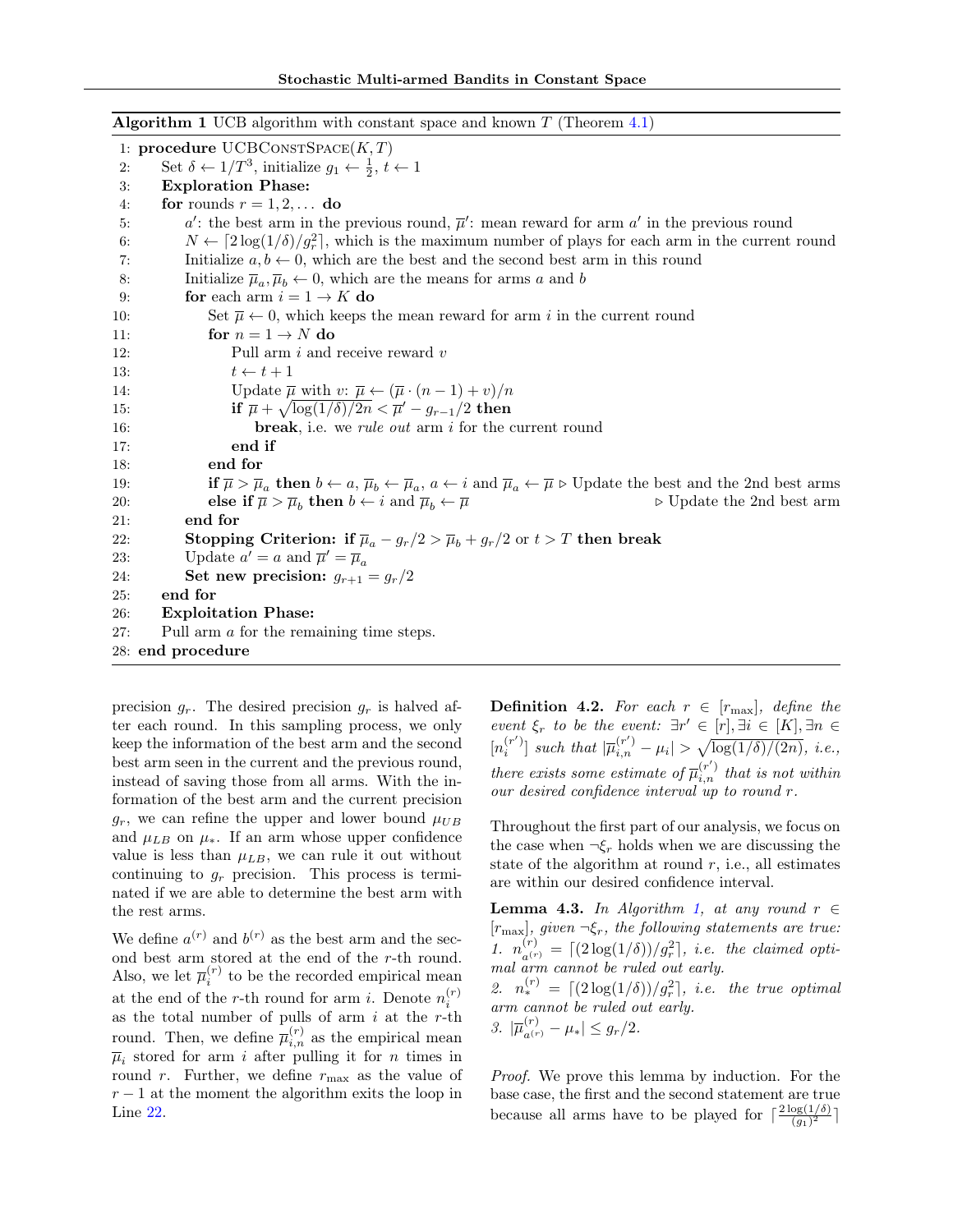times. For the third statement, we prove by contradiction. Assume the contrary, i.e.  $\overline{\mu}_{a^{(1)}}^{(1)} - \mu_* > g_1/2$ or  $\mu_* - \overline{\mu}_{a^{(1)}}^{(1)} > g_1/2$ . If  $\overline{\mu}_{a^{(1)}}^{(1)} - \mu_* > g_1/2$ , then we have

$$
\mu_{*} < \overline{\mu}_{a^{(1)}}^{(1)} - g_1/2
$$
\n
$$
\leq \mu_{a^{(1)}} + \sqrt{\log(1/\delta)/(2n_{a^{(1)}}^{(1)})} - g_1/2
$$
\n
$$
\leq \mu_{a^{(1)}} + g_1/2 - g_1/2
$$
\n
$$
= \mu_{a^{(1)}}
$$

where the second step follows by condition  $\neg \xi_r$  and the third step follows by  $n_{a^{(1)}}^{(1)} \geq (2 \log(1/\delta))/g_1^2$ .

The above equation leads to a contradiction because  $\mu_* > \mu_i$  for any  $i \neq *$ . Similarly, if  $\mu_* - \overline{\mu}_{a^{(1)}}^{(1)} > g_1/2$ , then we have

$$
\overline{\mu}_{a^{(1)}}^{(1)} < \mu_* - g_1/2
$$
\n
$$
\leq \overline{\mu}_*^{(1)} + \sqrt{\log(1/\delta)/(2n_*^{(1)})} - g_1/2
$$
\n
$$
\leq \overline{\mu}_*^{(1)} + g_1/2 - g_1/2
$$
\n
$$
= \overline{\mu}_*^{(1)}
$$

where the second step follows by condition  $\neg \xi_r$ , and the third step follows by  $n_*^{(1)} \geq (2 \log(1/\delta)) / g_1^2$ .

The above equation also results in a contradiction because for any  $i \neq *$  to be assigned as  $a^{(1)}$ , we must have  $\bar{\mu}_{a^{(1)}}^{(1)} > \bar{\mu}_{*}^{(1)}$ .

For the induction step, we assume these three statements are true for  $r \leq r' - 1$ . Now consider  $r = r'$ . We first prove the second statement. Assume the contrary, i.e. the true optimal arm has been ruled out early, meaning

$$
\overline{\mu}_{*}^{(r)} + \sqrt{\log(1/\delta)/(2n_{*}^{(r)})} < \overline{\mu}_{a^{(r-1)}}^{(r-1)} - g_{r-1}/2 \quad (2)
$$

Then, we can see that

$$
\mu_* \leq \overline{\mu}_*^{(r)} + \sqrt{\log(1/\delta)/(2n_*^{(r)})}
$$
  

$$
< \overline{\mu}_{a^{(r-1)}}^{(r-1)} - g_{r-1}/2
$$
  

$$
\leq \mu_{a^{(r-1)}} \tag{3}
$$

where in the last inequality, we use the induction hypothesis,  $n_{a^{(r-1)}}^{(r-1)} \geq \frac{2 \log(1/\delta)}{g_{r-1}^2}$  $rac{p g(1/\sigma)}{g_{r-1}^2}$  and then

$$
\mu_{a^{(r-1)}} \geq \overline{\mu}^{(r-1)}_{a^{(r-1)}} - \sqrt{\frac{\log(1/\delta)}{2n_{a^{(r-1)}}^{(r-1)}}} \geq \overline{\mu}^{(r-1)}_{a^{(r-1)}} - g_{r-1}/2
$$

There is a contradiction in [\(3\)](#page-4-0) because we must have  $\mu_* \geq \mu_{a(r-1)}$ . Hence the second statement is true.

Next, we can see that the first statement is now clear because we have shown that there is at least one arm that is going to pull for  $\lceil \frac{2 \log(1/\delta)}{a^2} \rceil$  $\frac{g(1/\sigma)}{g_r^2}$  times at the rth round (which is arm ∗ according to the second statement we have just shown). This means that if arm  $a^{(r)}$  is not arm  $\ast$ , then it has to be pulled for  $\lceil \frac{2 \log(1/\delta)}{a^2} \rceil$  $\frac{g(1/\delta)}{g_r^2}$  times as well.

For the third statement, the proof is similar to the base case, where we prove by contradiction. Assume the contrary, i.e.  $\overline{\mu}_{a^{(r)}}^{(r)} - \mu_* > g_r/2$  or  $\mu_* - \overline{\mu}_{a^{(r)}}^{(r)} >$  $g_r/2$ .

If  $\overline{\mu}_{a^{(r)}}^{(r)} - \mu_* > g_r/2$ , then we have

$$
\mu_* < \overline{\mu}_{a^{(r)}}^{(r)} - g_r/2
$$
  
\n
$$
\leq \mu_{a^{(r)}} + \sqrt{\log(1/\delta)/(2n_{a^{(r)}}^{(r)})} - g_r/2
$$
  
\n
$$
\leq \mu_{a^{(r)}} + g_r/2 - g_r/2
$$
  
\n
$$
= \mu_{a^{(r)}}
$$

where the second step follows by condition  $\neg \xi_r$ , and the third step follows by  $n_{a^{(r)}}^{(r)} \geq \frac{2 \log(1/\delta)}{g_r^2}$  $\frac{g(1/\delta)}{g_r^2}$ (the first statement).

This results in a contradiction because  $\mu_* \geq \mu_i$  for any  $i \in [K]$ . Similarly, if  $\mu_* - \overline{\mu}_{a^{(r)}}^{(r)} > g_r/2$ , then we have

$$
\overline{\mu}_{a^{(r)}}^{(r)} < \mu_* - g_r/2
$$
\n
$$
\leq \overline{\mu}_*^{(r)} + \sqrt{\log(1/\delta)/(2n_*^{(r)})} - g_r/2
$$
\n
$$
\leq \overline{\mu}_*^{(r)} + g_r/2 - g_r/2
$$
\n
$$
= \overline{\mu}_*^{(r)}
$$

where the second step follows by condition  $\neg \xi_r$  and the third step follows by  $n_{*}^{(r)} \geq \frac{2 \log(1/\delta)}{q^2}$  $rac{g(1/\theta)}{g_r^2}$ (the second statement).

This results in a contradiction because for any  $i \neq *$ to be assigned as  $a^{(r)}$ , we must have  $\overline{\mu}_{a^{(r)}}^{(r)} > \overline{\mu}_{*}^{(r)},$ otherwise we will have  $|\overline{\mu}_{*}^{(r)} - \mu_{*}| \leq g_{r}/2$  by condition  $\neg \xi_r$ .

<span id="page-4-1"></span><span id="page-4-0"></span>Lemma 4.4. In Algorithm [1,](#page-3-0) conditioning on event  $\neg \xi_{r_{\text{max}}}$  holds, we have  $r_{\text{max}} \leq \lceil \log(2/\Delta) \rceil$ .

Proof. Assume the contrary, i.e. at the end of round  $r = \lfloor \log(2/\Delta) \rfloor$ , the best arm and the second best arm are still not differentiated, meaning we still have

$$
\overline{\mu}_{*}^{(r)} - g_{r}/2 < \overline{\mu}_{a^{(r)}}^{(r)} + g_{r}/2
$$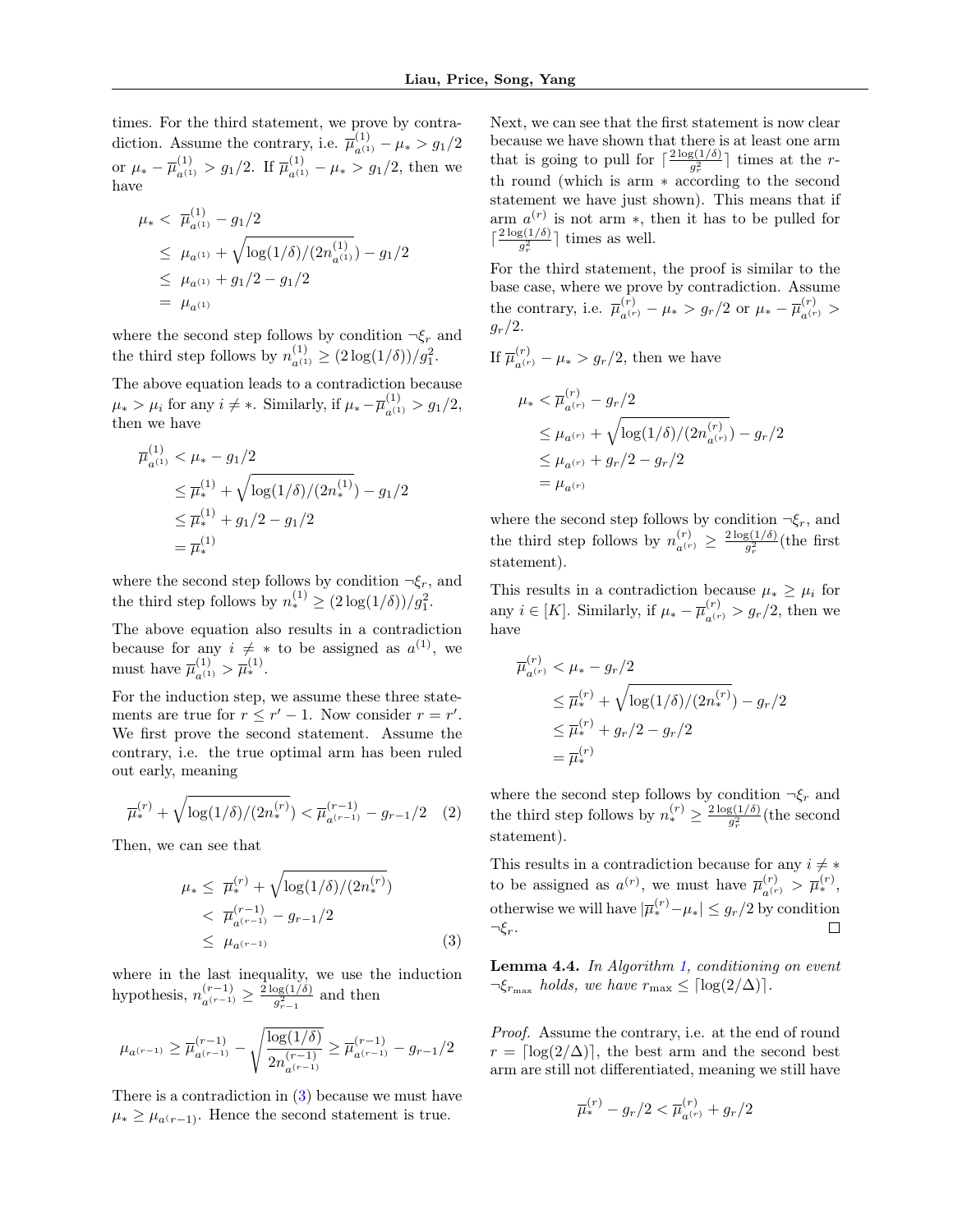First note that  $r > \log(2/\Delta)$  implies  $2^{-r} = g_r$  $\Delta/2$ . We have

$$
\mu_* \le \overline{\mu}_*^{(r)} + \sqrt{\log(1/\delta)/(2n_*^{(r)})}
$$
  
\n
$$
\le \overline{\mu}_*^{(r)} + g_r/2 < \overline{\mu}_{a^{(r)}}^{(r)} + 3g_r/2
$$
  
\n
$$
< \overline{\mu}_{a^{(r)}}^{(r)} + 3\Delta/4
$$

Similarly, we have  $\mu_{a^{(r)}} > \overline{\mu}_{a^{(r)}}^{(r)} - \Delta/4$ . Then, we can show that

$$
\Delta \le \mu_* - \mu_a \le (\overline{\mu}_{a^{(r)}}^{(r)} + 3\Delta/4) - (\overline{\mu}_{a^{(r)}}^{(r)} - \Delta/4) < \Delta
$$

which results in a contradiction. This implies that given  $\neg \xi_{r_{\text{max}}}$ , we must have  $r_{\text{max}} \leq \lceil \log(2/\Delta) \rceil$ .  $\Box$ 

<span id="page-5-2"></span>**Lemma 4.5.** In Algorithm [1,](#page-3-0) at any round  $r$ , given  $\neg \xi_r$ , the number of plays for any arm  $i \in [K]$  is upper-bounded by

$$
n_i^{(r)} \le \frac{2\log(1/\delta)}{(\Delta_i - g_{r-1})^2} + 1.
$$

Proof. First, note that as long as an arm has not been ruled out, we have

<span id="page-5-1"></span>
$$
\overline{\mu}_{i,n_i^{(r)}-1}^r + \sqrt{\frac{\log(1/\delta)}{2(n_i^{(r)}-1)}} \ge \overline{\mu}_{a^{(r-1)}}^{(r-1)} - \frac{g_{r-1}}{2} \qquad (4)
$$

Then, we can show

$$
\Delta_{i} = \mu_{*} - \mu_{i}
$$
\n
$$
\leq \overline{\mu}_{a^{(r-1)}}^{(r-1)} + \frac{g_{r-1}}{2} - \mu_{i}
$$
\n
$$
\leq \overline{\mu}_{a^{(r-1)}}^{(r-1)} + \frac{g_{r-1}}{2} - \left(\overline{\mu}_{i,n_{i}^{(r)}-1}^{(r)} - \sqrt{\frac{\log(1/\delta)}{2(n_{i}^{(r)}-1)}}\right)
$$
\n
$$
\leq 2\left(\frac{g_{r-1}}{2} + \sqrt{\frac{\log(1/\delta)}{2(n_{i}^{(r)}-1)}}\right)
$$

where the second step follows from Lemma [4.3,](#page-3-1) the third step follows by  $\neg \xi_r$ , and the last step follows by [\(4\)](#page-5-1). Reorganizing the above inequality proves the lemma.  $\Box$ 

Proof of Theorem [4.1.](#page-2-2) Consider Algorithm [2.](#page-7-1) For each round  $r \in [r_{\text{max}}]$ , conditioned on  $\neg \xi_r$ , i.e. the confidence interval is correct, we first recognize two bounds on the number of plays  $n_i^{(r)}$  for each arm  $i \in [K]$ .

By the definition of Algorithm [1,](#page-3-0) we have

<span id="page-5-3"></span>
$$
n_i^{(r)} \le 2\log(1/\delta)/g_r^2 + 1 \tag{5}
$$

Also, from Lemma [4.5,](#page-5-2) we have

<span id="page-5-4"></span>
$$
n_i^{(r)} \le 2\log(1/\delta)/(\Delta_i - g_{r-1})^2 + 1 \tag{6}
$$

By combining [\(5\)](#page-5-3) and [\(6\)](#page-5-4), together with  $r_{\text{max}} \leq$ [ $\log(2/\Delta)$ ] by Lemma [4.4,](#page-4-1) we can upper bound the regret results from pulling arm  $i$  in the algorithm. Let  $\alpha = \lceil \log(2/\Delta) \rceil$  and  $\beta = \lceil \log(3/\Delta_i) \rceil$ . Conditioning on event  $\neg \xi_{r_{\text{max}}}$  holds, we have,

$$
\sum_{r=1}^{\alpha} \Delta_i n_i^{(r)} \le \sum_{r=1}^{\alpha} \Delta_i \left( \frac{2 \log(1/\delta)}{(\max\{g_r, \Delta_i - 2g_r\})^2} + 1 \right)
$$

$$
= \sum_{r=1}^{\alpha} \Delta_i \left( \frac{2 \log(1/\delta)}{(\max\{2^{-r}, \Delta_i - 2 \cdot 2^{-r}\})^2} + 1 \right)
$$

Furthermore, we can obtain

$$
\sum_{r=1}^{\alpha} \Delta_i n_i^{(r)}\n\leq \sum_{r=1}^{\beta} \Delta_i \cdot \frac{2 \log(1/\delta)}{2^{-2r}} + \sum_{r=\beta+1}^{\alpha} \Delta_i \cdot \frac{2 \log(1/\delta)}{(\Delta_i - 2 \cdot 2^{-\log(3/\Delta_i)})^2}\n+ \Delta_i \cdot \left[\log(2/\Delta)\right]\n\leq \frac{288 \log(1/\delta)}{\Delta_i} + \frac{18 \log(2\Delta_i/3\Delta) \log(1/\delta)}{\Delta_i}\n+ \Delta_i (\log(2/\Delta) + 1)\n\leq \frac{\log(\Delta_i/\Delta) \log(1/\delta)}{\Delta_i}
$$
\n(7)

For the next step, we find an upper bound for the probability of event  $\xi_{r_{\text{max}}} := \{\exists r \in [r_{\text{max}}], \exists i \in$  $[K], \exists n \in [n_i^{(r)}] \text{ s.t. } |\overline{\mu}_{i,n}^{(r)} - \mu_i| > \sqrt{\log(1/\delta)/(2n)}\}$ :

<span id="page-5-5"></span>
$$
\Pr(\xi_{r_{\max}})
$$
\n
$$
\leq \sum_{r=1}^{T/K} \sum_{i=1}^{K} \sum_{n=1}^{T} \Pr\left(|\overline{\mu}_{i,n}^{(r)} - \mu_i| > \sqrt{\log(1/\delta)/(2n)}\right)
$$
\n
$$
\leq 2T^2 \delta
$$
\n(8)

Finally, by choosing  $\delta = 1/T^3$ , and combining [\(7\)](#page-5-5) and  $(8)$ , we have

$$
\overline{\Psi}_{T} \lesssim \sum_{i=1}^{K} \left( \frac{\log(\Delta_{i}/\Delta) \log(T)}{\Delta_{i}} + \Delta_{i} T \cdot 2T^{2} \delta \right)
$$

$$
\lesssim \sum_{i=1}^{K} \frac{\log(\Delta_{i}/\Delta) \log(T)}{\Delta_{i}}
$$

which proves the theorem.

<span id="page-5-6"></span> $\Box$ 

# <span id="page-5-0"></span>5 Improved Algorithm for UCBConstSpace

The result in Theorem [2](#page-7-1) gives an additional  $O(\log(\Delta_i/\Delta))$  factor to the original UCB-1 algorithm by [Auer et al.](#page-8-0) [\(2002\)](#page-8-0). This means that in a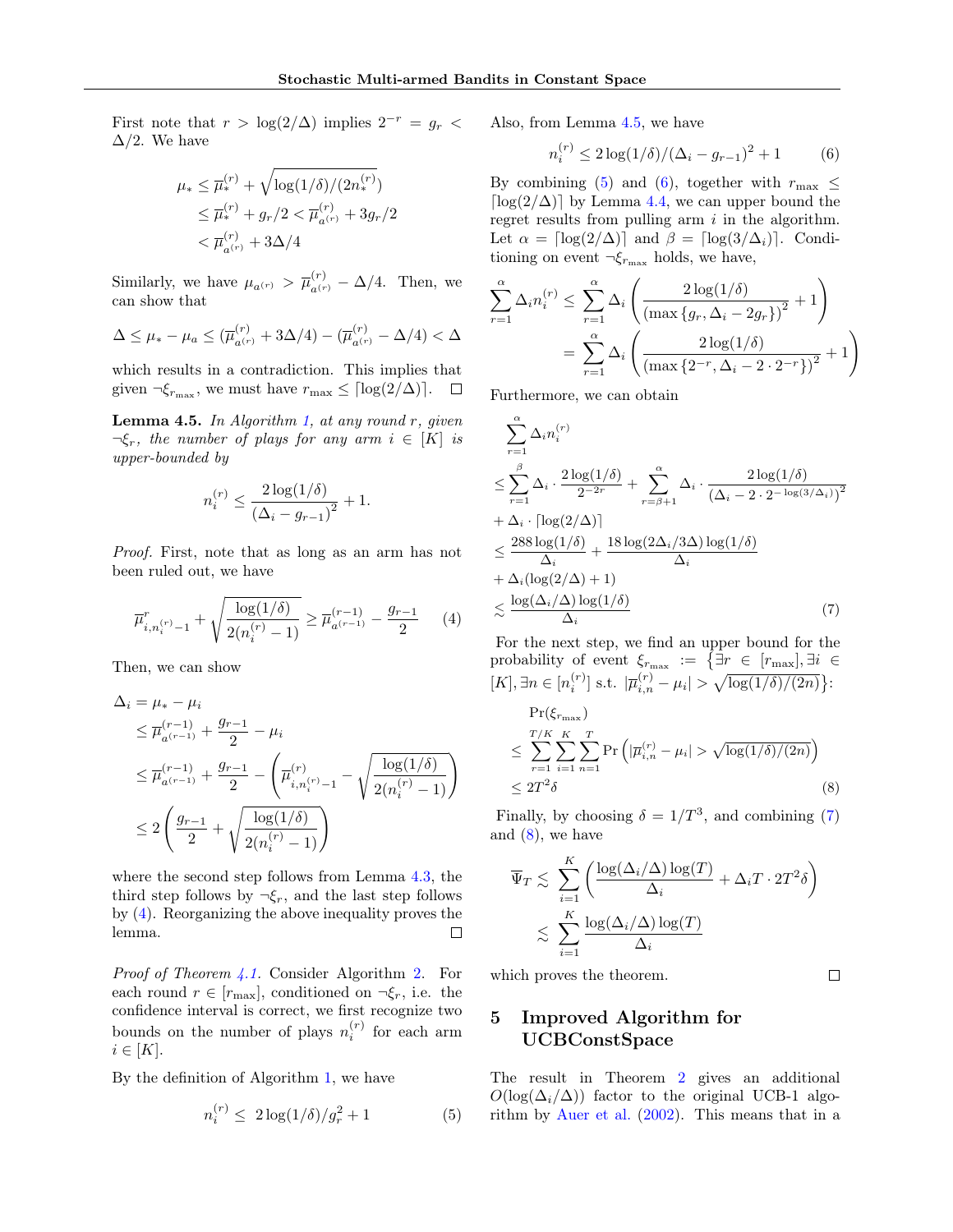bad scenario, for example, if most of the arms have gap  $\Delta_i = K\Delta$ , the  $O(log(\Delta_i/\Delta))$  factor translates to an additional  $\log K$  factor in the regret.

In this section, we show that we are able to improve the additional  $\log(\Delta_i/\Delta)$  factor to a  $\frac{\log(\Delta_i/\Delta)}{\log \log(\Delta_i/\Delta)}$ factor by slightly changing the update rule on the precision  $g_r$ . This means that in the bad example described above, we are improving the competitive ratio from  $\log K$  to  $\frac{\log K}{\log \log K}$ . We present our result in the following theorem.

<span id="page-6-1"></span>Theorem 5.1. Given a stochastic bandit instance with known T, let  $\Delta_i = \mu_* - \mu_i$ , and let  $\Delta =$  $\min_{i:\Delta_i>0}\Delta_i$ . For any  $\gamma>0$  and any  $T>0$ , there exists an algorithm that uses  $O(1)$  words of space and achieves regret

$$
O\left(\sum_{i:\Delta_i>0}\frac{1}{\Delta_i}\left(\log^{\gamma}\frac{1}{\Delta_i}+\frac{\log(\Delta_i/\Delta)}{\gamma\log\log(\Delta_i/\Delta)}\right)\log(T)\right).
$$

We consider a modified version of Algorithm [1,](#page-3-0) where the update rule in Line [24](#page-3-0) is replaced by

<span id="page-6-0"></span>
$$
g_{r+1} = \frac{g_r}{2\left(\log(1/g_r)\right)^{\epsilon}}\tag{9}
$$

where  $\epsilon$  is some constant to be determined later. In the following lemma, we show that with this update rule, basically given any  $D < 1$ , it takes only  $O\left(\frac{1}{\epsilon} \cdot \frac{\log(1/D)}{\log\log(1/L)}\right)$  $\frac{\log(1/D)}{\log\log(1/D)}$  steps to reach accuracy D.

<span id="page-6-4"></span>**Lemma 5.2.** Given any  $g_0, D \in (0,1)$ ,  $D < g_0$ , let  $r_0 = \frac{\log(g_0/D)}{\log\log(g_0/D)}$  $\frac{\log(g_0/D)}{\log\log(g_0/D)}$ . If for any positive integer r,  $g_r = \frac{g_{r-1}}{2(\log(1/g_{r-1}))^{\epsilon}}$ . Then, for any  $r \geq (\frac{2}{\epsilon}+1)r_0+2$ , we have  $g_r \leq D$ .

*Proof.* First, note that by definition of  $g_r$ , we have  $g_r \leq g_0 2^{-r}$  for any  $r \geq 1$ . Therefore, for any  $r \geq r_0$ , we have

$$
g_r \le g_0 2^{-r} \le g_0 2^{-r_0} = g_0 (D/g_0)^{\frac{1}{\log \log(g_0/D)}}
$$

Then, we can see that for any  $r \ge r_0$ , we have

$$
g_{r+1} \le \frac{g_r}{2\left(\frac{\log(g_0/D)}{\log\log(g_0/D)}\right)^{\epsilon}} \le \frac{g_r}{2(\log(g_0/D))^{\epsilon/2}}
$$

As a result, we have

$$
g_{r+\lceil \frac{2}{\epsilon}r_0 \rceil} \le \frac{g_r}{2^{\frac{2}{\epsilon}r_0} (\log(g_0/D))^{r_0}}
$$
  
\$\le g\_0 (\log(g\_0/D))^{-r\_0} = D\$

This implies that for any  $r \ge (r_0 + 1) + (\frac{2}{\epsilon}r_0 + 1) \ge$  $\lceil r_0 \rceil + \lceil \frac{2}{\epsilon} r_0 \rceil$ , we have  $g_r \leq D$ .

Note that we can apply Lemma [4.3](#page-3-1) and Lemma [4.5](#page-5-2) for Algorithm [2](#page-7-1) with update rule [\(9\)](#page-6-0) because they do not require specific update rules. Before we proceed to the proof of Theorem [5.1,](#page-6-1) we need the following lemma for an upper bound of  $r_{\text{max}}$ .

<span id="page-6-2"></span>**Lemma 5.3.** In Algorithm [2](#page-7-1) with update rule  $(9)$ , given  $\neg \xi_{r_{\text{max}}}$ , we have  $r_{\text{max}} \leq \left[ \left( \frac{2}{\epsilon} + 1 \right) \frac{\log 2/\Delta}{\log \log 2/\Delta} + 2 \right]$ .

Due to space contraint, we provide the detailed proof of the lemma in the full version of our paper [\(Liau](#page-8-22) [et al.,](#page-8-22) [2017\)](#page-8-22).

Proof of Theorem [5.1.](#page-6-1) Consider Algorithm [2](#page-7-1) with update rule [\(9\)](#page-6-0). For each arm  $i \in [K]$ , if we condition on  $\neg \xi_{r_{\text{max}}}$ , then by Lemma [4.5](#page-5-2) and Lemma [5.3,](#page-6-2) we can upper bound the regret results from pulling arm i in the algorithm:

$$
\sum_{r=1}^{r_{\max}} \Delta_i n_i^{(r)} \le \sum_{r=1}^{r_{\max}} \Delta_i \left( \frac{2 \log(1/\delta)}{\left( \max\{g_r, \Delta_i - g_{r-1}\}\right)^2} + 1 \right) \le \sum_{r=1}^{r_i} \Delta_i \cdot \frac{2 \log(1/\delta)}{g_r^2} + \sum_{r=r_i+1}^{r_{\max}} \Delta_i \cdot \frac{2 \log(1/\delta)}{(\Delta_i - g_{r-1})^2} + \Delta_i \cdot r_{\max} \tag{10}
$$

where  $r_i$  be the minimal round r such that  $g_r$  $\Delta_i/2$ . For the first term of [\(10\)](#page-6-3), since  $g_r$  decays super-exponentially, i.e.  $g_{r+1} \leq g_r/2$ , we have

<span id="page-6-3"></span>
$$
\sum_{r=1}^{r_i} \frac{2\Delta_i \log(1/\delta)}{g_r^2} \le \frac{4\Delta_i \log(1/\delta)}{g_{r_i}^2}
$$

$$
= \frac{4\Delta_i \left(\log \frac{1}{g_{r_i-1}}\right)^{2\epsilon} \log(1/\delta)}{g_{r_i-1}^2}
$$

$$
\le \frac{16 \left(\log \frac{1}{\Delta_i}\right)^{2\epsilon}}{\Delta_i} \log(1/\delta) \quad (11)
$$

where the last step follows from the fact that  $g_{r_i-1} \geq$  $\Delta_i/2$  by the definition of  $r_i$ . For the second term of  $(10)$ , we have

<span id="page-6-6"></span><span id="page-6-5"></span>
$$
\sum_{r=r_i+1}^{r_{\text{max}}} \frac{2\Delta_i \log(1/\delta)}{(\Delta_i - g_{r-1})^2} \le \sum_{r=r_i+1}^{r_{\text{max}}} \frac{8\Delta_i \log(1/\delta)}{\Delta_i^2}
$$

$$
\le \sum_{r=r_i+1}^{r_{\text{max}}} \frac{8\log(1/\delta)}{\Delta_i} \qquad (12)
$$

By Lemma [5.2,](#page-6-4) we can find that it takes  $\lceil (\frac{2}{\epsilon} +$  $1) \frac{\log(\Delta_i/\Delta)}{\log \log(\Delta_i/\Delta)} + 2$  rounds to get from  $\Delta_i/2$  to  $\Delta_i/2$ .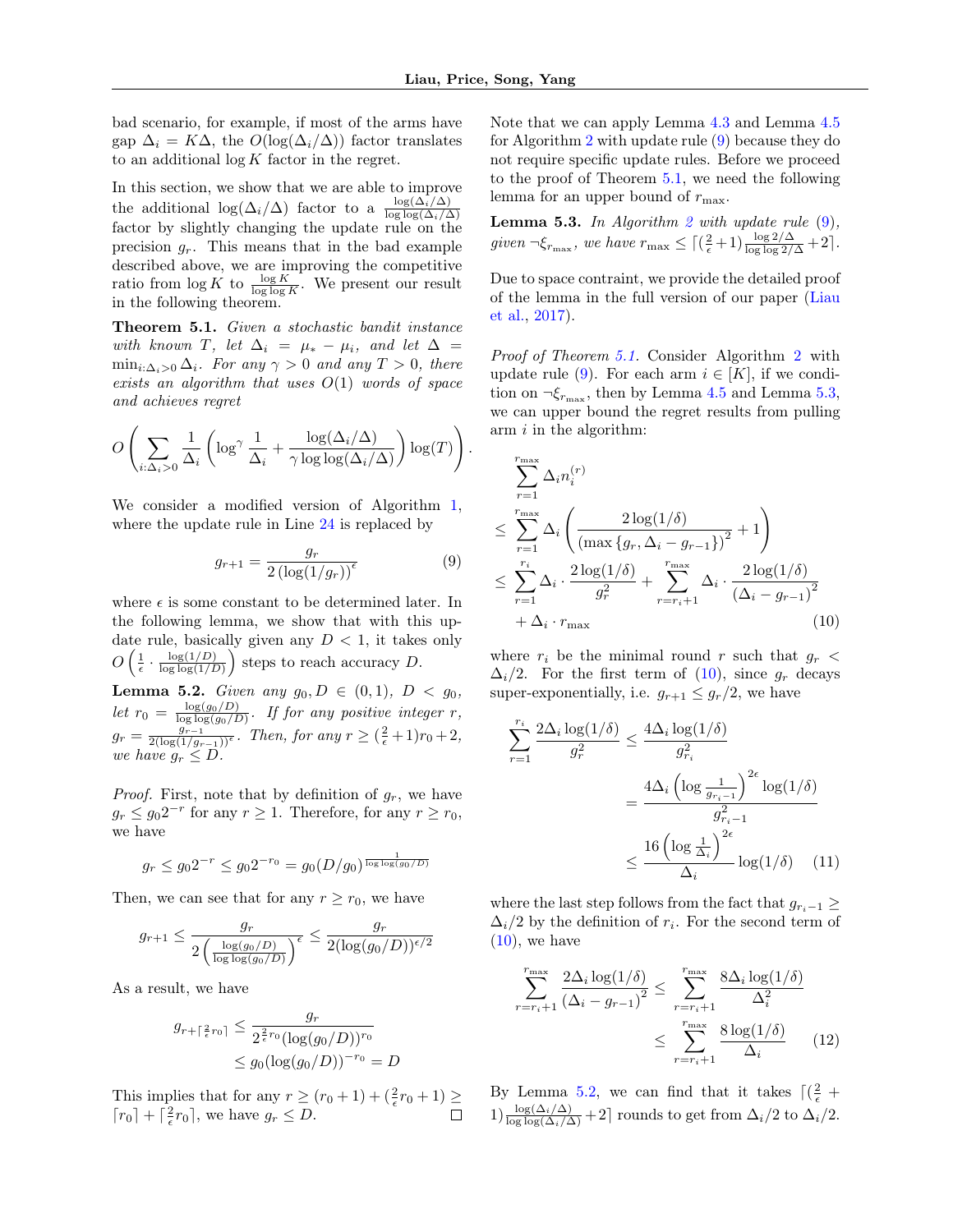As a result, we can upper bound  $(12)$  by

$$
\sum_{r=r_i+1}^{r_{\text{max}}} \frac{2\Delta_i \log(1/\delta)}{(\Delta_i - g_{r-1})^2} \le \left( \left( \frac{2}{\epsilon} + 1 \right) \frac{\log(\Delta_i/\Delta)}{\log \log(\Delta_i/\Delta)} + 3 \right) \frac{8 \log(1/\delta)}{\Delta_i} \le \left( \frac{2}{\epsilon} + 1 \right) \frac{\log(\Delta_i/\Delta)}{\log \log(\Delta_i/\Delta)} \frac{16 \log(1/\delta)}{\Delta_i} \tag{13}
$$

Using the similar argument as we have done in the proof of Theorem [4.1,](#page-2-2) we can find that

<span id="page-7-3"></span>
$$
\Pr(\xi_{r_{\max}}) \le 2T^2 \delta \tag{14}
$$

Finally, by combining  $(11)$ ,  $(13)$ , and  $(14)$ , we can get

$$
\overline{\Psi}_{T} \leq 16 \sum_{i:\Delta_{i}>0} \frac{1}{\Delta_{i}} \left( \log^{2\epsilon} \frac{1}{\Delta_{i}} + \left( \frac{2}{\epsilon} + 1 \right) \frac{\log(\Delta_{i}/\Delta)}{\log \log(\Delta_{i}/\Delta)} \right) \cdot \log(1/\delta) + \sum_{i:\Delta_{i}>0} \Delta_{i} T \cdot 2T^{2} \delta
$$

By choosing  $\delta = 1/T^3$  and  $\epsilon = \gamma/2$  we can find that

$$
\overline{\Psi}_{T} \lesssim \sum_{i:\Delta_{i}>0} \frac{1}{\Delta_{i}} \left( \log^{\gamma} \frac{1}{\Delta_{i}} + \frac{\log(\Delta_{i}/\Delta)}{\gamma \log \log(\Delta_{i}/\Delta)} \right) \log(T)
$$

which proves the theorem.

We conjecture below that the  $O(\frac{\log(\Delta_i/\Delta)}{\log \log(\Delta_i/\Delta)})$  factor is not improvable given the  $O(1)$  space constraint. The discussion for our conjectured hard instance is in the full version of our paper [\(Liau et al.,](#page-8-22) [2017\)](#page-8-22).

Conjecture 5.4. There exists a distribution over stochastic bandit problems such that, for any algorithm taking  $O(1)$  words of space will have regret

$$
\Omega\left(\sum_{i:\Delta_i>0}\frac{1}{\Delta_i}\left(\frac{\log(\Delta_i/\Delta)}{\log\log(\Delta_i/\Delta)}\right)\log(T)\right).
$$

#### <span id="page-7-0"></span>6 Unknown Horizon T

Now, we show that using the technique described in [\(Auer and Ortner,](#page-8-4) [2010\)](#page-8-4), we are able to get the same regret as in Theorem [4.1](#page-2-2) if  $T$  is unknown.

<span id="page-7-4"></span>Theorem 6.1 (Restatement of Theorem [1.1\)](#page-1-0). Given a stochastic bandit instance with unknown T, let  $\Delta_i = \mu_* - \mu_i$ , and let  $\Delta = \min_{i:\Delta_i>0} \Delta_i$ . For any  $T > 0$ , there exists an algorithm that uses  $O(1)$ words of space and achieves regret

$$
O\left(\sum_{i:\Delta_i>0} \frac{\log(\Delta_i/\Delta)}{\Delta_i} \log T\right)
$$

<span id="page-7-1"></span>Algorithm 2 UCB algorithm with constant space and unknown  $T$  (Theorem [6.1](#page-7-4) and Theorem [5.1\)](#page-6-1)

<span id="page-7-2"></span>

|    | 1: procedure UCBCS-UNKNOWNT $(K)$ |
|----|-----------------------------------|
| 2: | Initialize $T_0 \leftarrow 10$    |
| 3: | $l \leftarrow 0, t \leftarrow 1$  |
| 4: | while $t \leq T$ do               |
| 5: | Call UCBCONSTSPACE $(K,T_l),$     |
| 6: | $t \leftarrow t + T_l$            |
| 7: | $l \leftarrow l + 1$              |
| 8: | $T_l \leftarrow T_{l-1}^2$        |
| 9: | end while                         |
|    | 10: end procedure                 |

Due to space constraints, we defer proof of this theorem to the full version of our paper [\(Liau et al.,](#page-8-22) [2017\)](#page-8-22). Similarly, we are able to use this trick for the improved algorithm in Section [5](#page-5-0) and get the same regret as in Theorem [5.1.](#page-6-1)

Theorem 6.2 (Restatement of Theorem [1.2\)](#page-1-2). Given a stochastic bandit instance with unknown T, let  $\Delta_i = \mu_* - \mu_i$ , and let  $\Delta = \min_{i:\Delta_i>0} \Delta_i$ . For any  $\gamma > 0$  and any  $T > 0$ , there exists an algorithm that uses  $O(1)$  words of space and achieves regret

$$
O\left(\sum_{i:\Delta_i>0}\frac{1}{\Delta_i}\left(\log^{\gamma}\frac{1}{\Delta_i}+\frac{\log(\Delta_i/\Delta)}{\gamma\log\log(\Delta_i/\Delta)}\right)\log(T)\right)
$$

.

# 7 Conclusion

 $\Box$ 

We proposed a constant space algorithm for the stochastic multi-armed bandits problem. Our algorithms proceeds by iteratively refining a confidence interval containing the best arm's value. In the simpler version of our algorithm, we refine the interval by a constant factor in each step, and each iteration only uses  $O(OPT)$  regret. This gives an  $O(\log \frac{1}{\Delta})$ competitive algorithm. We then showed how to improve this by an  $O(\log \log \frac{1}{\Delta})$  factor in certain cases, by using fewer rounds that give more progress. Finally, we showed how to adapt our algorithms which involve parameters that depend on the time horizon T—to situations with unknown time horizon.